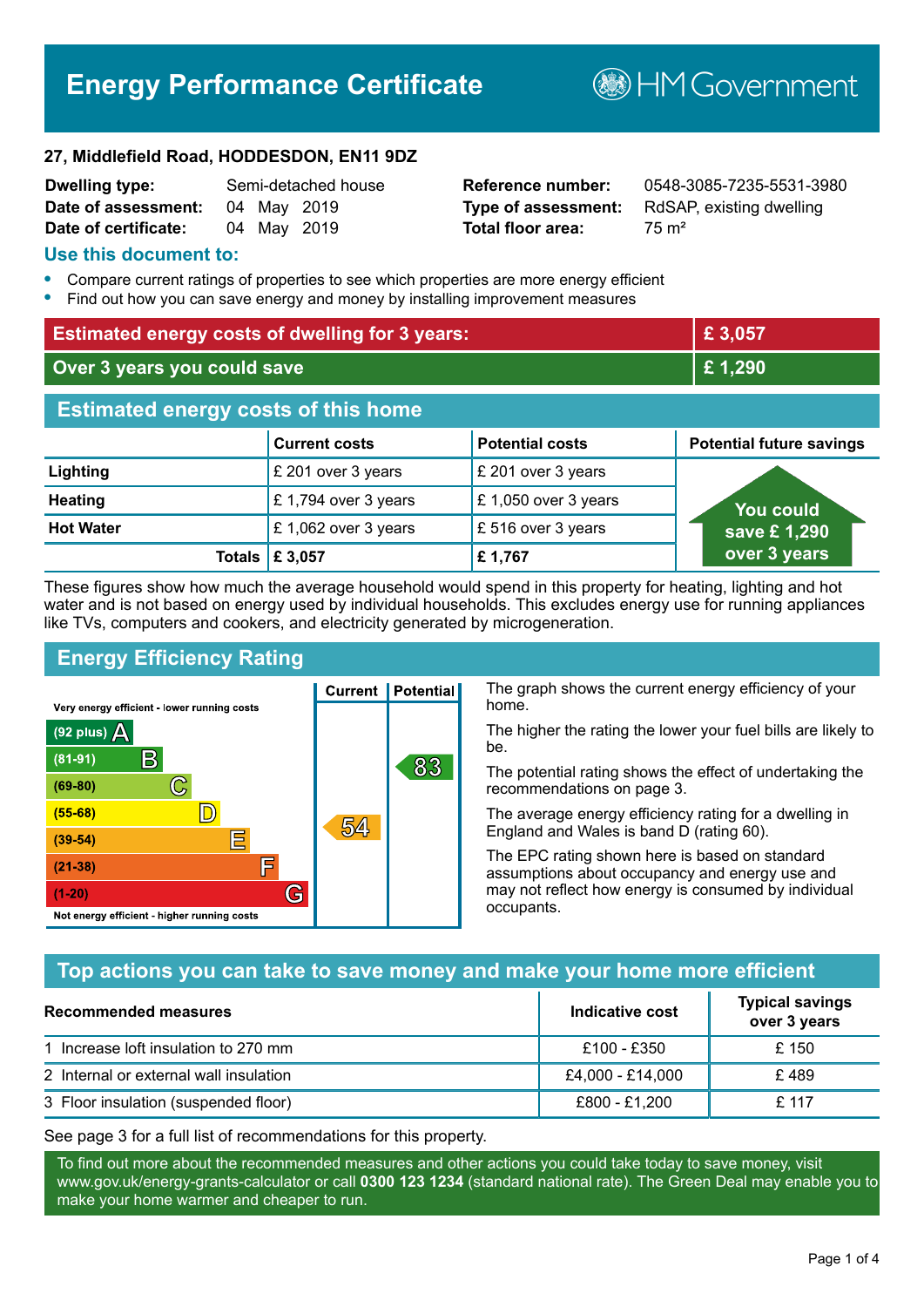#### 27, Middlefield Road, HODDESDON, EN11 9DZ 04 May 2019 RRN: 0548-3085-7235-5531-3980

**Energy Performance Certificate**

### **Summary of this home's energy performance related features**

| <b>Element</b>        | <b>Description</b>                             | <b>Energy Efficiency</b> |
|-----------------------|------------------------------------------------|--------------------------|
| Walls                 | Solid brick, as built, no insulation (assumed) | ★☆☆☆☆                    |
| Roof                  | Pitched, 25 mm loft insulation                 | ★★☆☆☆                    |
| Floor                 | Suspended, no insulation (assumed)             |                          |
| Windows               | Partial double glazing                         | ★★★☆☆                    |
| Main heating          | Boiler and radiators, mains gas                | ★★★★☆                    |
| Main heating controls | Programmer, room thermostat and TRVs           | ★★★★☆                    |
| Secondary heating     | None                                           |                          |
| Hot water             | Electric immersion, standard tariff            | $\star$ * * * *          |
| Lighting              | Low energy lighting in 80% of fixed outlets    | *****                    |

Current primary energy use per square metre of floor area: 309 kWh/m² per year

The assessment does not take into consideration the physical condition of any element. 'Assumed' means that the insulation could not be inspected and an assumption has been made in the methodology based on age and type of construction.

#### **Low and zero carbon energy sources**

Low and zero carbon energy sources are sources of energy that release either very little or no carbon dioxide into the atmosphere when they are used. Installing these sources may help reduce energy bills as well as cutting carbon. There are none provided for this home.

#### **Your home's heat demand**

For most homes, the vast majority of energy costs derive from heating the home. Where applicable, this table shows the energy that could be saved in this property by insulating the loft and walls, based on typical energy use (shown within brackets as it is a reduction in energy use).

| <b>Heat demand</b>           | <b>Existing dwelling</b> | Impact of loft<br>insulation | Impact of cavity<br>wall insulation | Impact of solid<br>wall insulation |
|------------------------------|--------------------------|------------------------------|-------------------------------------|------------------------------------|
| Space heating (kWh per year) | 11.041                   | (1, 155)                     | N/A                                 | (3,726)                            |
| Water heating (kWh per year) | 2,088                    |                              |                                     |                                    |

You could receive Renewable Heat Incentive (RHI) payments and help reduce carbon emissions by replacing your existing heating system with one that generates renewable heat, subject to meeting minimum energy efficiency requirements. The estimated energy required for space and water heating will form the basis of the payments. For more information, search for the domestic RHI on the www.gov.uk website.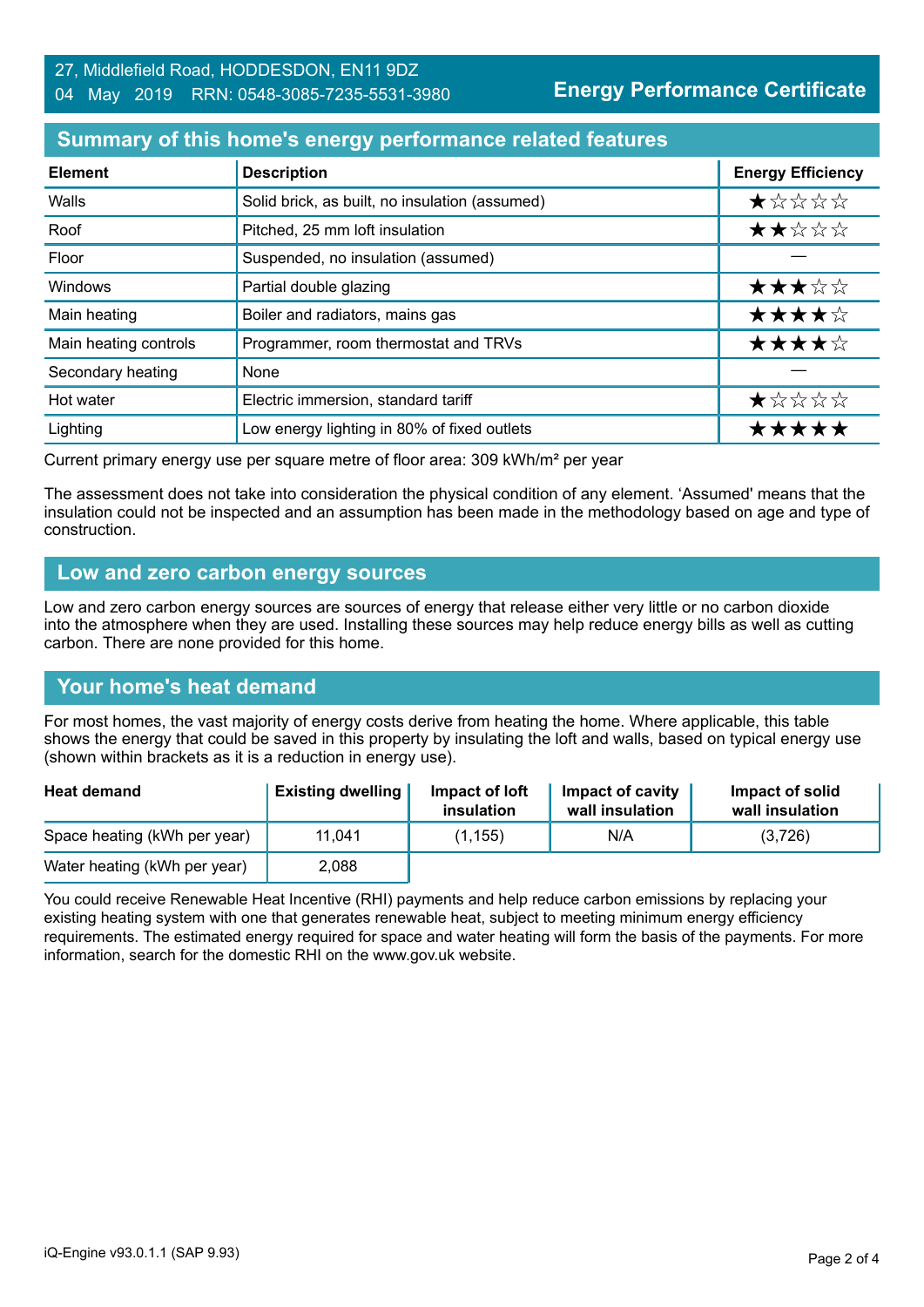#### 27, Middlefield Road, HODDESDON, EN11 9DZ 04 May 2019 RRN: 0548-3085-7235-5531-3980

#### **Recommendations**

The measures below will improve the energy performance of your dwelling. The performance ratings after improvements listed below are cumulative; that is, they assume the improvements have been installed in the order that they appear in the table. Further information about the recommended measures and other simple actions you could take today to save money is available at www.gov.uk/energy-grants-calculator. Before installing measures, you should make sure you have secured the appropriate permissions, where necessary. Such permissions might include permission from your landlord (if you are a tenant) or approval under Building Regulations for certain types of work.

| <b>Recommended measures</b>                       | Indicative cost  | <b>Typical savings</b><br>per year | <b>Rating after</b><br>improvement |
|---------------------------------------------------|------------------|------------------------------------|------------------------------------|
| Increase loft insulation to 270 mm                | £100 - £350      | £ 50                               | D56                                |
| Internal or external wall insulation              | £4,000 - £14,000 | £163                               | <b>D63</b>                         |
| Floor insulation (suspended floor)                | £800 - £1,200    | £ 39                               | <b>D65</b>                         |
| Add additional 80 mm jacket to hot water cylinder | £15 - £30        | £ 34                               | <b>D67</b>                         |
| Solar water heating                               | £4,000 - £6,000  | £ 144                              | C72                                |
| Solar photovoltaic panels, 2.5 kWp                | £5,000 - £8,000  | £ 310                              | <b>B83</b>                         |

# **Opportunity to benefit from a Green Deal on this property**

Green Deal Finance allows you to pay for some of the cost of your improvements in instalments under a Green Deal Plan (note that this is a credit agreement, but with instalments being added to the electricity bill for the property). The availability of a Green Deal Plan will depend upon your financial circumstances. There is a limit to how much Green Deal Finance can be used, which is determined by how much energy the improvements are estimated to **save** for a 'typical household'.

You may be able to obtain support towards repairs or replacements of heating systems and/or basic insulation measures, if you are in receipt of qualifying benefits or tax credits. To learn more about this scheme and the rules about eligibility, call the Energy Saving Advice Service on **0300 123 1234** for England and Wales.